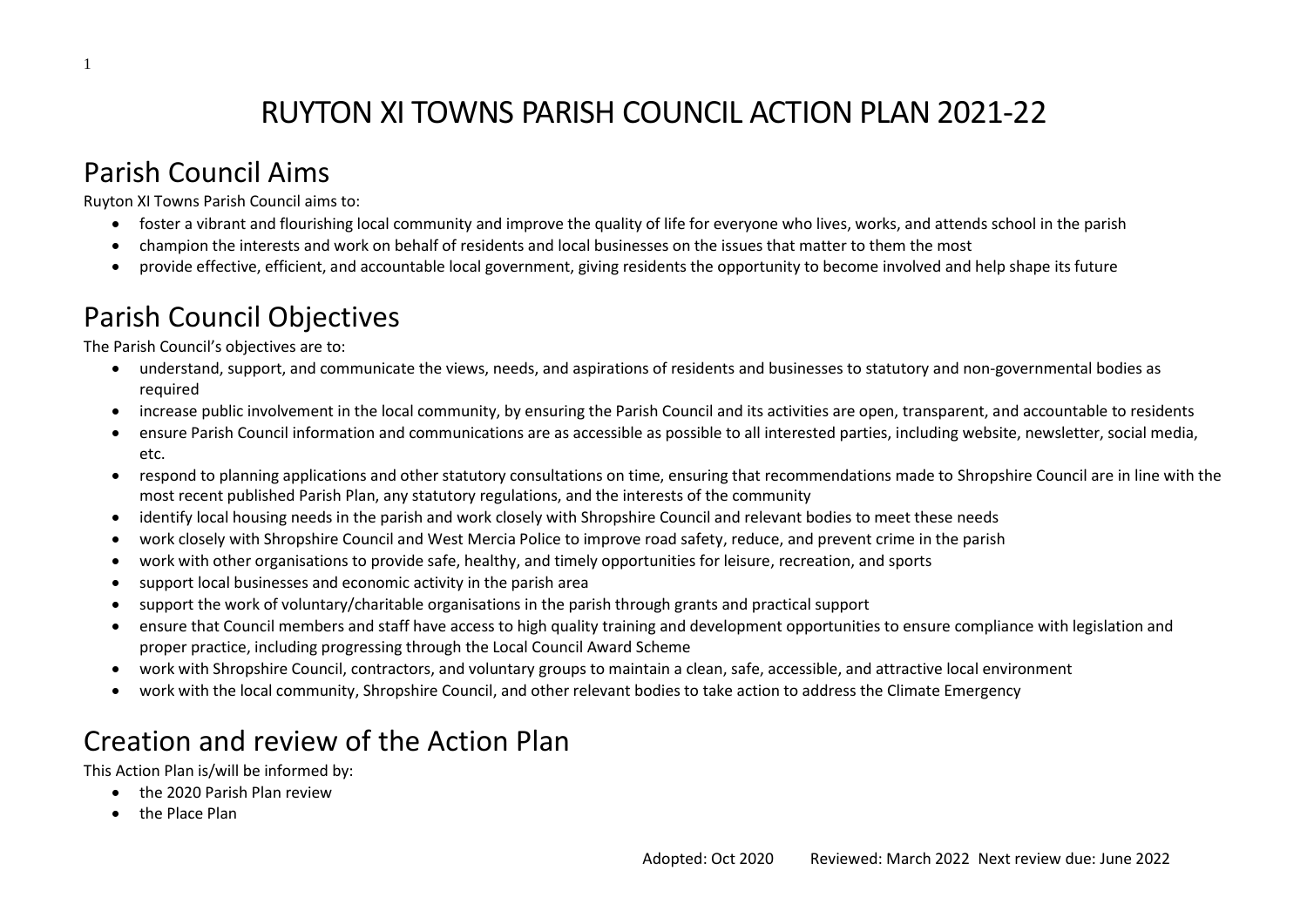- Community representation at meetings (Parish Council and other public meetings)
- Research and recommendations from working groups (e.g. Safer Roads Group, Planning, Climate Emergency, Doctors Meadow Improvements, Village Hall Working Group etc.)
- Community engagement via Social Media, electronic and paper surveys, drop-in sessions

This action plan is a 'live' document and is reviewed and updated on a regular basis (at least quarterly), enabling the council to track and monitor progress against objectives and timescales. The document is published on the Parish Council website so that residents can give feedback, as well as make suggestions for future Council activities.

### **Contents**

This action plan will cover the following matters of Parish Council activity/interest with a separate table for each matter:

- 1. [Communication](#page-1-0)
- 2. [Roads and transport](#page-3-0)
- 3. [Planning](#page-4-0)
- 4. [Leisure and Community](#page-6-0)
- 5. Crime [and policing matters](#page-9-0)
- 6. [Village Maintenance](#page-9-1)
- 7. [Council governance](#page-11-0)
- 8. [Climate Emergency](#page-12-0)

Key: S = Short term (12 months), M = Medium term (1-2 years), L = Long term (3-5 years), O = Ongoing

#### 1. Communication

<span id="page-1-0"></span>

| Matter  | Timescales | Objectives                   | Action                               | Funding source   | Update on progress       | Date      |
|---------|------------|------------------------------|--------------------------------------|------------------|--------------------------|-----------|
|         |            |                              |                                      |                  |                          | completed |
| Parish  | S and O    | Ensure compliance with       | 1. Ensure website is kept up to      | Precept (part of | PC has Accessibility     |           |
| Council |            | <b>Transparency Code and</b> | date in accordance with              | clerk's duties)  | Statement already.       |           |
| website |            | <b>Website Accessibility</b> | <b>Transparency Code and Website</b> |                  | All published agendas,   |           |
|         |            | Regulations in order to      | Accessibility requirements.          |                  | minutes, and policies    |           |
|         |            | empower residents and        | 2. Ensure published docs are in      |                  | will be in an accessible |           |
|         |            |                              | accessible format where possible.    |                  | format (where            |           |

2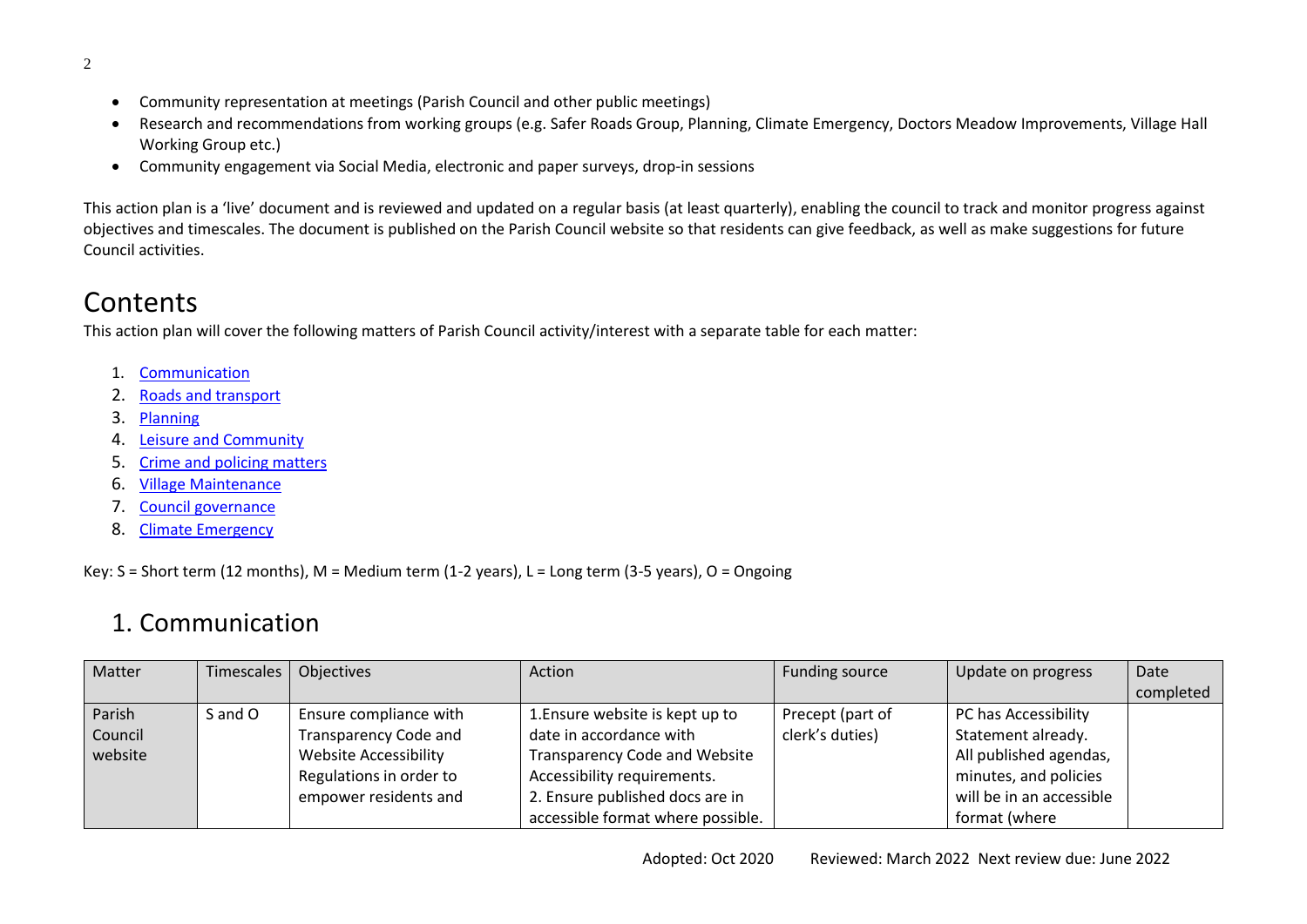| Matter                       | <b>Timescales</b> | Objectives                                                                                                                | Action                                                                                                                                                                                                                          | Funding source                                                                 | Update on progress                                             | Date<br>completed |
|------------------------------|-------------------|---------------------------------------------------------------------------------------------------------------------------|---------------------------------------------------------------------------------------------------------------------------------------------------------------------------------------------------------------------------------|--------------------------------------------------------------------------------|----------------------------------------------------------------|-------------------|
|                              |                   | increase democratic<br>accountability                                                                                     |                                                                                                                                                                                                                                 |                                                                                | possible) moving<br>forwards.                                  |                   |
| Parish<br>Council<br>website | O                 | Improve communication,<br>maximise engagement, and<br>stimulate community spirit                                          | Keep website up to date with<br>activities and relevant<br>information affecting the local<br>community                                                                                                                         | Precept (part of<br>clerk's duties)                                            | Ongoing                                                        |                   |
| Newsletter                   | O                 | Improve communication,<br>maximise engagement, and<br>stimulate community spirit                                          | 1. Provide regular, relevant<br>updates throughout the year on<br>parish matters and Council<br>activities (min 2 x per year).<br>2. Share meeting agendas and<br>Parish Council updates with local<br>mailing list distributor | Precept (part of<br>clerk's duties)                                            | Clerk working on next<br>newsletter to send<br>asap<br>Ongoing |                   |
| Community<br>Engagement      | $\mathsf{O}$      | Improve communication,<br>maximise engagement, and<br>stimulate community spirit                                          | 1. Council to follow actions in the<br><b>Community Engagement Policy</b>                                                                                                                                                       | Possible budget<br>implications e.g. room<br>hire, consultation<br>costs, etc. | Ongoing                                                        |                   |
| <b>Notice</b><br>boards      | S to M            | Improve communication,<br>maximise engagement, and<br>stimulate community spirit,<br>especially for non-internet<br>users | 1. Purchase and install new<br>noticeboard by entrance to Birch<br>Grove.<br>2. Councillors to publish agendas<br>and other Parish Council notices<br>on PC-owned notice boards.                                                | £3000 allocated to<br>Contingency budget in<br>2021-22                         | 1. Birch Grove NB<br>installed summer 2021.<br>2. Ongoing.     | <b>July 2021</b>  |

#### 2. Roads and transport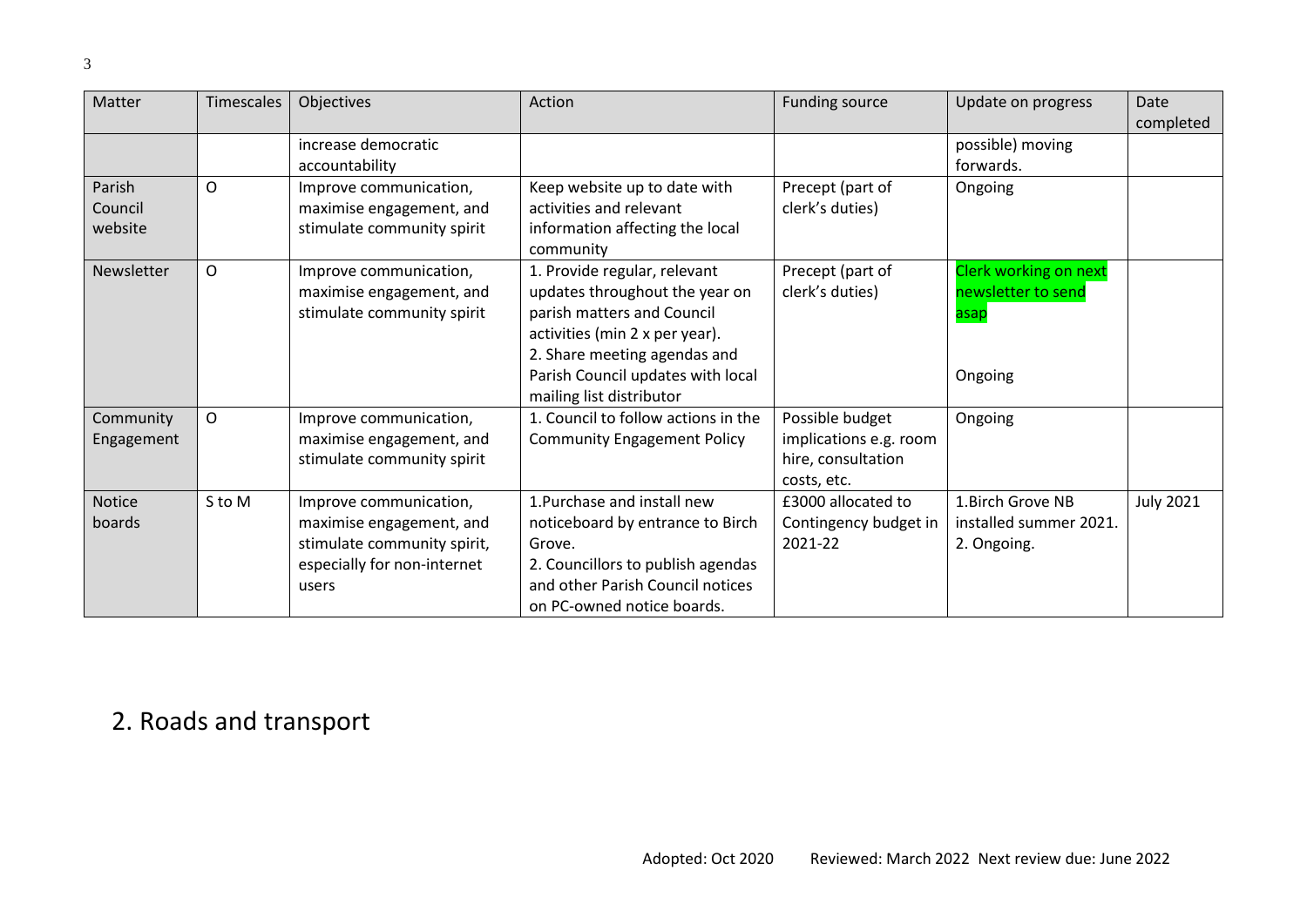<span id="page-3-0"></span>

| Matter                                         | Timescales  | Objectives                                                                                                                                                    | Action                                                                                                                                                                                                                                                 | <b>Funding source</b>                                                                                                                                                                              | Update on progress                                                                                                                                                                                                                                                                                                 | Date             |
|------------------------------------------------|-------------|---------------------------------------------------------------------------------------------------------------------------------------------------------------|--------------------------------------------------------------------------------------------------------------------------------------------------------------------------------------------------------------------------------------------------------|----------------------------------------------------------------------------------------------------------------------------------------------------------------------------------------------------|--------------------------------------------------------------------------------------------------------------------------------------------------------------------------------------------------------------------------------------------------------------------------------------------------------------------|------------------|
|                                                |             |                                                                                                                                                               |                                                                                                                                                                                                                                                        |                                                                                                                                                                                                    |                                                                                                                                                                                                                                                                                                                    | completed        |
| Vehicle<br>activated<br>speed (VAS)<br>devices | O and S     | Reduce speeding and<br>encourage compliance to the<br>official speed limits in the<br>village (30mph, and 20mph<br>on Church street), and the<br>wider parish | 1. Support and work with Safer<br>Roads Group (SRG) volunteers to<br>monitor and maintain existing<br>VAS devices.<br>2. Investigate adding solar panels<br>to existing VAS signs to reduce<br>reliance on charging batteries.                         | £3000 budgeted to<br>Safer Roads Group in<br>2021-22 and £4000 set<br>aside in Earmarked<br>reserves for SRG.                                                                                      | 1.Ongoing<br>2.4 x solar panel<br>installed on VAS signs<br>throughout village.                                                                                                                                                                                                                                    | <b>July 2021</b> |
| Other traffic<br>calming<br>measures           | M to L      | Reduce speeding and<br>encourage compliance to the<br>official speed limits in the<br>village and wider parish                                                | 1. Work with SRG and SC and<br>other bodies on road<br>improvements and traffic calming<br>brief for IIG road safety funding.                                                                                                                          | SC Infrastructure<br>funding awarded:<br>£225,000 for road<br>improvement scheme.<br>£3000 budgeted to<br>Safer Roads Group in<br>2021-22 and £4000 set<br>aside in Earmarked<br>reserves for SRG. | <b>SRG and PC priorities</b><br>agreed with SC and WSP<br>to help form delivery<br>plan for RXIT.                                                                                                                                                                                                                  |                  |
| Community<br>Speed Watch                       | $\mathsf O$ | Reduce speeding and<br>encourage compliance to the<br>speed limit                                                                                             | Arrange speed data collection<br>within village through Community<br>Speed Watch group with WM<br>Police                                                                                                                                               | West Mercia Police,<br>Precept (clerk's duties)                                                                                                                                                    | Agreed to return<br>equipment as not being<br>used, but aim to revisit<br>in future.                                                                                                                                                                                                                               |                  |
| Road<br>condition                              | O           | Improve the condition and<br>safety of highways through<br>the parish                                                                                         | Council to encourage residents to<br>report potholes, road surface<br>concerns, surface flooding etc. to<br>Shropshire Highways.<br>Council/clerk to liaise with SC<br>Highways re. dangerous/urgent/<br>persistent road<br>condition/flooding issues. | Shropshire Highways,<br>Precept (part of clerk's<br>duties)                                                                                                                                        | 1.Blocked gullies on<br>Grug Hill and junction<br>with School Rd in SC's<br>programme of works.<br><b>Blocked drains/gullies</b><br>on Olden lane reported<br>29.01.2021. Believe this<br>has been completed<br>Autumn 2021, but<br>perhaps not all through<br>village.<br>2. Overgrown ground<br>level vegetation | Ongoing          |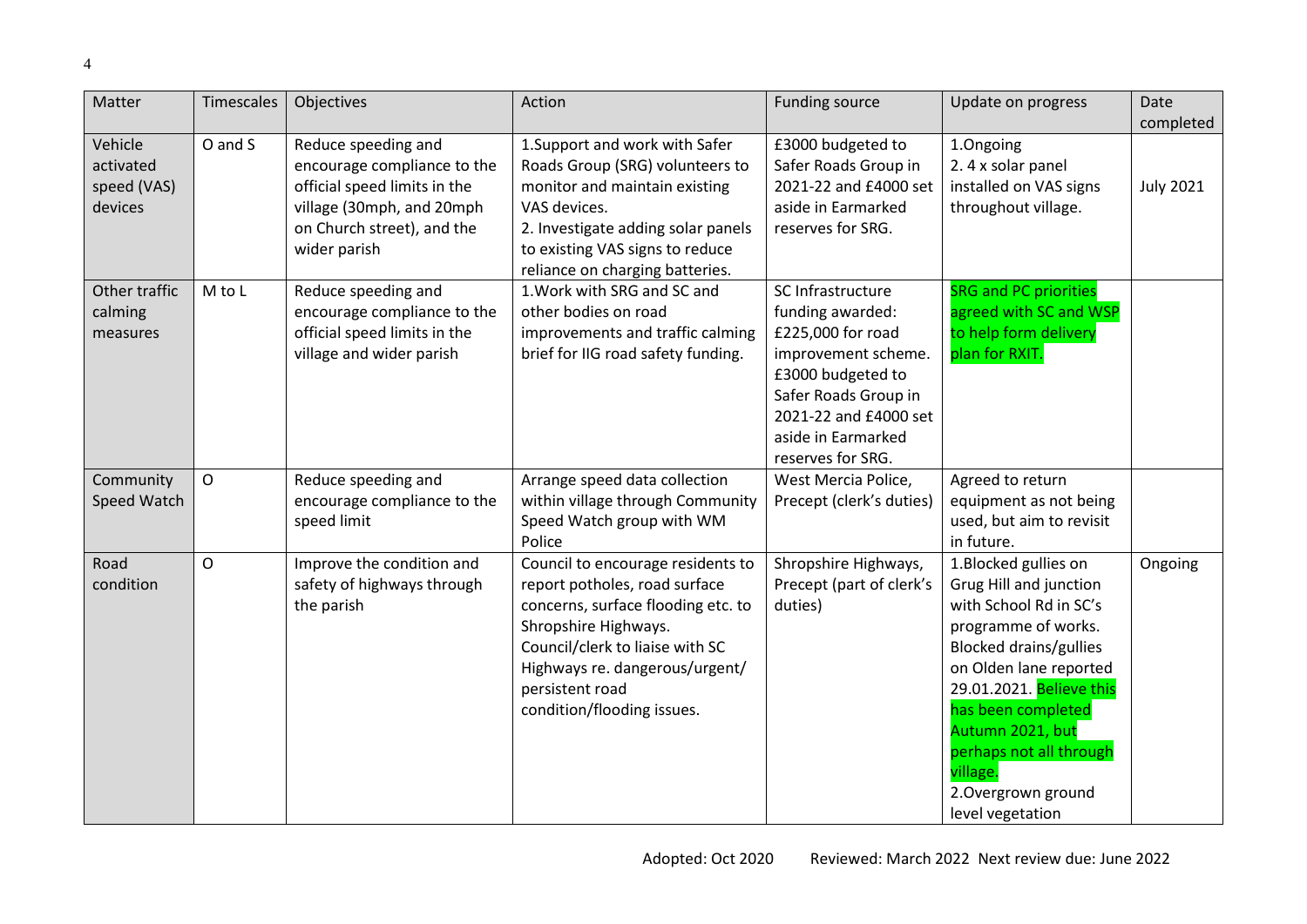| Matter    | Timescales | Objectives                | Action                           | <b>Funding source</b>    | Update on progress           | Date      |
|-----------|------------|---------------------------|----------------------------------|--------------------------|------------------------------|-----------|
|           |            |                           |                                  |                          |                              | completed |
|           |            |                           |                                  |                          | between Perry bridge         |           |
|           |            |                           |                                  |                          | and Baschurch. DONE.         |           |
|           |            |                           |                                  |                          | <b>Vegetation and verges</b> |           |
|           |            |                           |                                  |                          | on Olden Lane cleared        |           |
|           |            |                           |                                  |                          | Oct 2021. Hedges             |           |
|           |            |                           |                                  |                          | trimmed Startlewood          |           |
|           |            |                           |                                  |                          | Lane Nov 2021.               |           |
|           |            |                           |                                  |                          | 3. Ruyton was                |           |
|           |            |                           |                                  |                          | reportedly due to have       |           |
|           |            |                           |                                  |                          | texpatching repairs for      |           |
|           |            |                           |                                  |                          | potholes in "coming          |           |
|           |            |                           |                                  |                          | weeks" (as of Sept           |           |
|           |            |                           |                                  |                          | 2021). No further            |           |
|           |            |                           |                                  |                          | update since then.           |           |
| Transport | S and O    | Maintain public transport | 1. Respond to public transport   | Precept (part of clerk's | Update needed on             |           |
| links     |            | links to and from village | consultations.                   | duties)                  | <b>Shrewsbury Big Town</b>   |           |
|           |            |                           | 2. Liaise with Arriva and SC re. |                          | Plan due to impact on        |           |
|           |            |                           | roadworks impacting transport    |                          | rural bus services.          |           |
|           |            |                           | links.                           |                          |                              |           |

### 3. Planning

<span id="page-4-0"></span>

| Matter       | Timescales | Objectives             | Action                         | Funding source           | Update on progress    | Date      |
|--------------|------------|------------------------|--------------------------------|--------------------------|-----------------------|-----------|
|              |            |                        |                                |                          |                       | completed |
| Planning     | O and S    | Continue to respond to | 1. Follow Council Scheme of    | Precept (part of clerk's | 1.Ongoing.            |           |
| applications |            | planning applications  | Delegation for applications as | duties)                  | 2. Planning group set |           |
|              |            | affecting the parish   | needed to respond to           |                          | up and Terms of Ref   |           |
|              |            |                        | applications in between        |                          | approved Feb 2021.    |           |
|              |            |                        | meetings.                      |                          | Cllrs attended        |           |
|              |            |                        |                                |                          | planning training in  |           |
|              |            |                        |                                |                          | autumn 2021. Clerk    |           |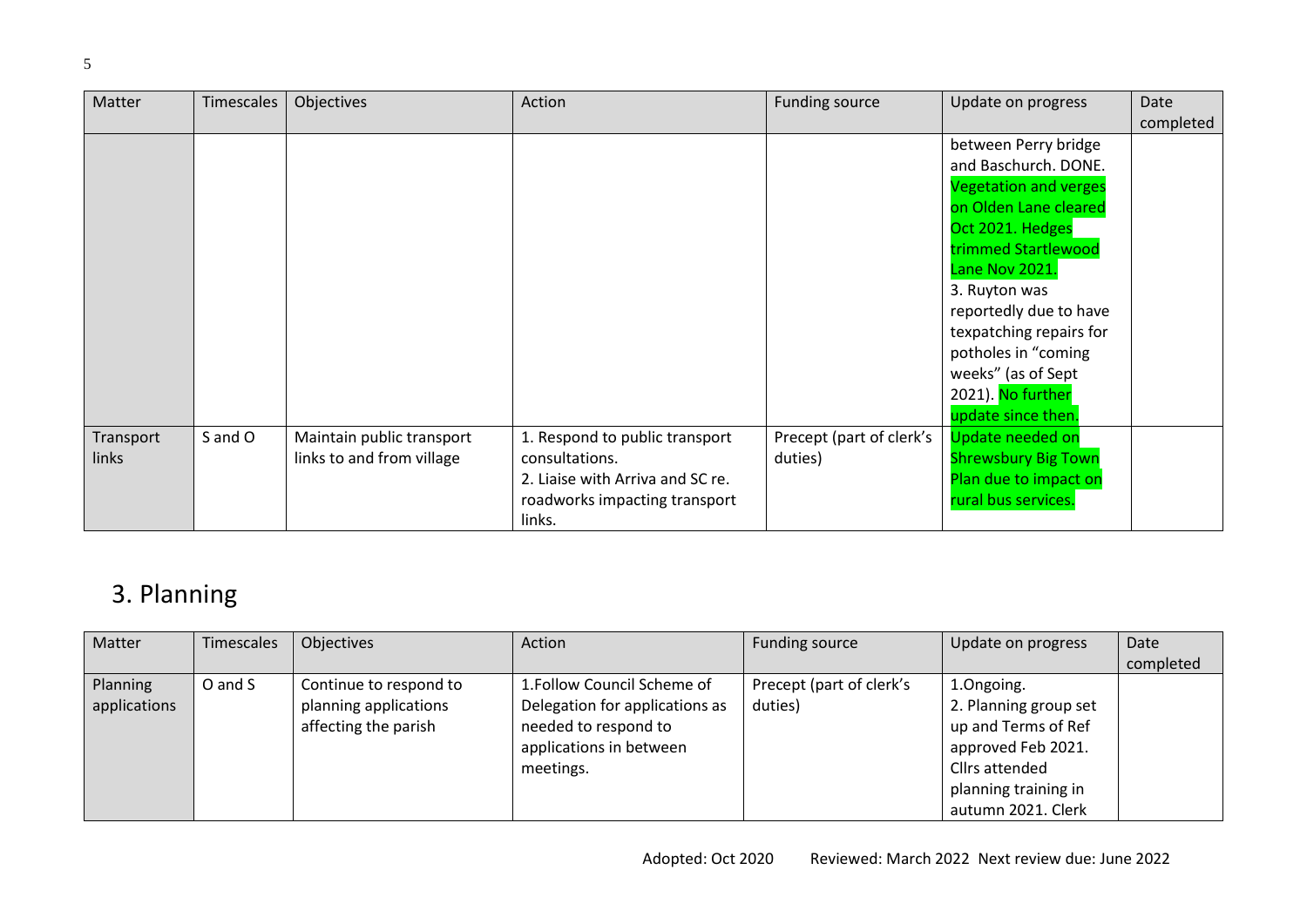| Matter       | <b>Timescales</b> | Objectives                   | Action                            | <b>Funding source</b>            | Update on progress      | Date      |
|--------------|-------------------|------------------------------|-----------------------------------|----------------------------------|-------------------------|-----------|
|              |                   |                              |                                   |                                  |                         | completed |
|              |                   |                              | 2. Council to set up Planning     |                                  | shared pre-app letter   |           |
|              |                   |                              | working group and organise        |                                  | with SC. Need to liaise |           |
|              |                   |                              | planning training for cllrs.      |                                  | with SC planning        |           |
|              |                   |                              | 3. Planning Group to advise, so   |                                  | officers to ensure on   |           |
|              |                   |                              | PC can submit well-considered     |                                  | same page re.           |           |
|              |                   |                              | and timely responses to           |                                  | sustainability and      |           |
|              |                   |                              | applications.                     |                                  | climate emergency in    |           |
|              |                   |                              | 4. Liaise with Climate            |                                  | planning.               |           |
|              |                   |                              | emergency group to ensure         |                                  |                         |           |
|              |                   |                              | that sustainable development      |                                  |                         |           |
|              |                   |                              | practices are incorporated        |                                  |                         |           |
|              |                   |                              | into planning apps.               |                                  |                         |           |
| Local Plan   | S                 | Respond to statutory         | 1. Publicise final consultation   | Precept (part of clerk's         | Draft Plan submitted    |           |
| Review       |                   | consultations on time and in | stage on PC website and           | duties)                          | to Secretary of State   |           |
| consultation |                   | line with the most recent    | encourage community               |                                  | and Planning            |           |
|              |                   | published Parish Plan and    | involvement with consultation     |                                  | Inspectors appointed    |           |
|              |                   | interests of the community   | process.                          |                                  | Sept 2021. Inspector    |           |
|              |                   |                              | 2. Council to consider final pre- |                                  | hearings now            |           |
|              |                   |                              | submission draft Local Plan       |                                  | expected Summer         |           |
|              |                   |                              | and any feedback from             |                                  | 2022.                   |           |
|              |                   |                              | community before agreeing         |                                  |                         |           |
|              |                   |                              | formal response.                  |                                  |                         |           |
| Housing      | M to L            | Identify local housing needs | 1. Make use of existing           | <b>Budgetary implications to</b> | Right Home, Right       |           |
| needs        |                   | in Ruyton XI Towns           | Housing Needs survey results      | be identified.                   | Place (Shropshire       |           |
|              |                   |                              | as evidence in Parish Council     |                                  | Council) housing        |           |
|              |                   |                              | responses to planning             |                                  | needs survey            |           |
|              |                   |                              | applications and/or Local Plan    |                                  | completed 2019 (data    |           |
|              |                   |                              | Review consultations.             |                                  | valid for 5 years).     |           |

## 4. Leisure and Community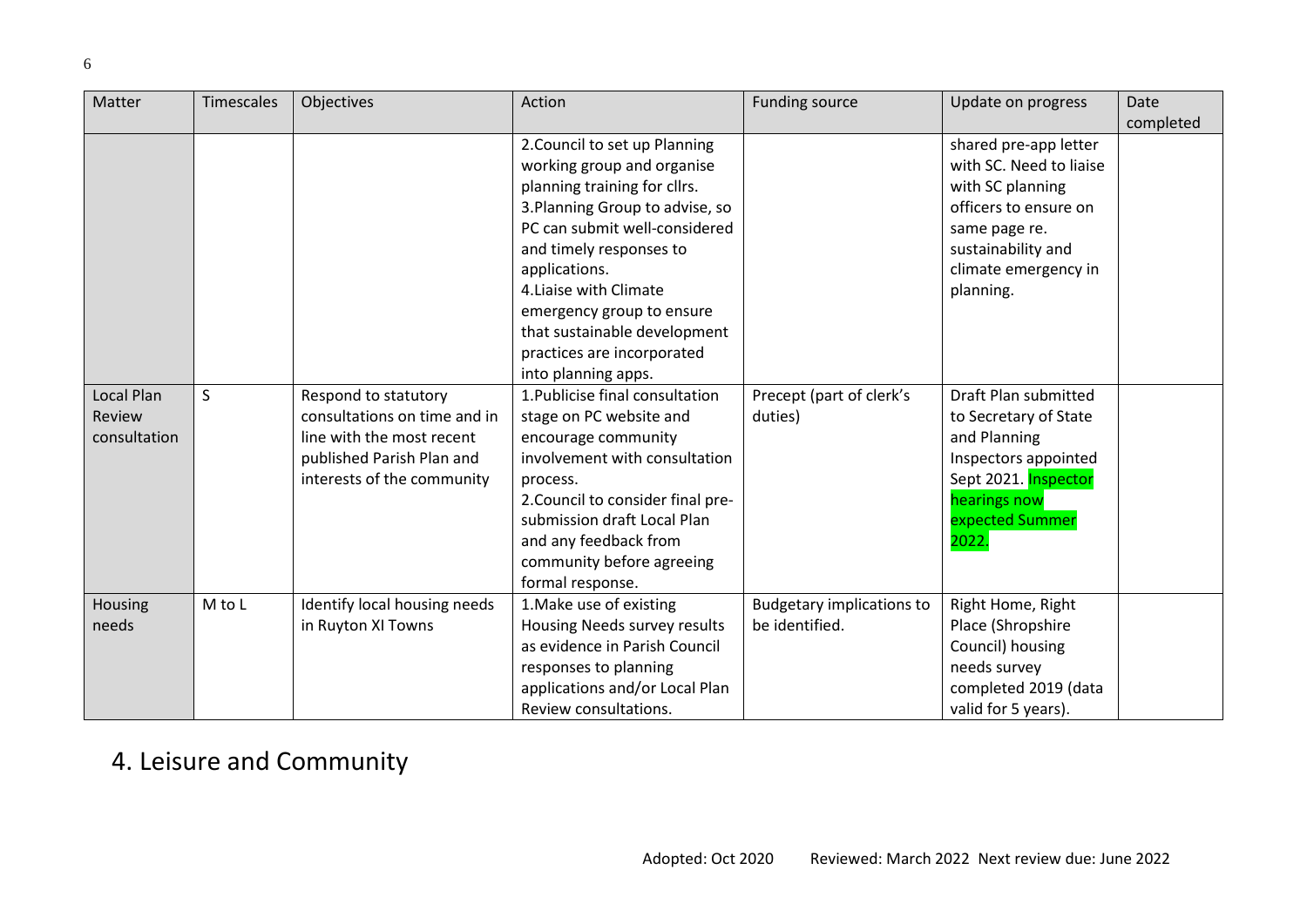<span id="page-6-0"></span>

| Matter                         | <b>Timescales</b> | Objectives                                                                                                           | Action                                                                                                                                                          | <b>Funding source</b>                                                                                                                     | Update on progress                                                                                                                                                                                                        | Date<br>completed |
|--------------------------------|-------------------|----------------------------------------------------------------------------------------------------------------------|-----------------------------------------------------------------------------------------------------------------------------------------------------------------|-------------------------------------------------------------------------------------------------------------------------------------------|---------------------------------------------------------------------------------------------------------------------------------------------------------------------------------------------------------------------------|-------------------|
| Grants                         | S and O           | Support voluntary<br>organisations working in the<br>parish                                                          | 1. Promote Parish Council Grants<br>Awarding scheme to encourage<br>interest<br>2. Encourage collaborative<br>working with organisations                        | £1000 budgeted for<br>local grants, and £500<br>budgeted for youth<br>grants in 2021-22                                                   | No grant requests<br>received                                                                                                                                                                                             |                   |
| Support<br><b>Village Hall</b> | O                 | Support voluntary<br>organisations working in the<br>parish.<br>Foster a vibrant and<br>flourishing local community. | Council to consider ways to<br>support VH.                                                                                                                      | £1000 allocated to<br>local grants in 2021.<br><b>External funding</b><br>possible (Veolia etc.),<br>public works loan as<br>last resort. | AC has advised on<br>options to improve<br>access as alternative to<br>brand new building.<br>Pontesbury PC happy to<br>give tour and discuss<br>their new centre.<br>PC donated £200 to<br>Home Grown Show Sept<br>2021. |                   |
| Support local<br>schools       | $\mathsf O$       | Foster a vibrant and<br>flourishing local community                                                                  | Council to consider ways to<br>support school.                                                                                                                  | <b>HAJM Trust provided</b><br>new AED cabinet.<br>£250 allocated to AED<br>in 2021-22, but may<br>require some reserves.                  | <b>AED cabinet installed</b><br>Jan 2022.                                                                                                                                                                                 | Jan 2022          |
| Post Office                    | $S - M$           | Foster a vibrant and<br>flourishing local community<br>Support economic activity in<br>the parish area               | 1. Council to support re-<br>establishment of Post Office in<br>parish.                                                                                         | None                                                                                                                                      | Mobile Post Office to<br>run on Fridays 1.30 -<br>3.30pm in Village Hall<br>foyer on 6-month trial<br>basis. PC promoted on<br>website and in clerk<br>newsletter.                                                        |                   |
| Events                         | O                 | Foster a vibrant and<br>flourishing local community                                                                  | Support, promote, and have a<br>presence at community events<br>such as Armistice Day<br>Commemorations, AmDram<br>Christmas Panto, Village quiz<br>nights etc. | Possible budgetary<br>implications to be<br>identified                                                                                    | PC supported Home<br>Grown Show financially.<br>Cllrs put up poppies and<br>laid wreaths for<br>Remembrance Day. AL                                                                                                       |                   |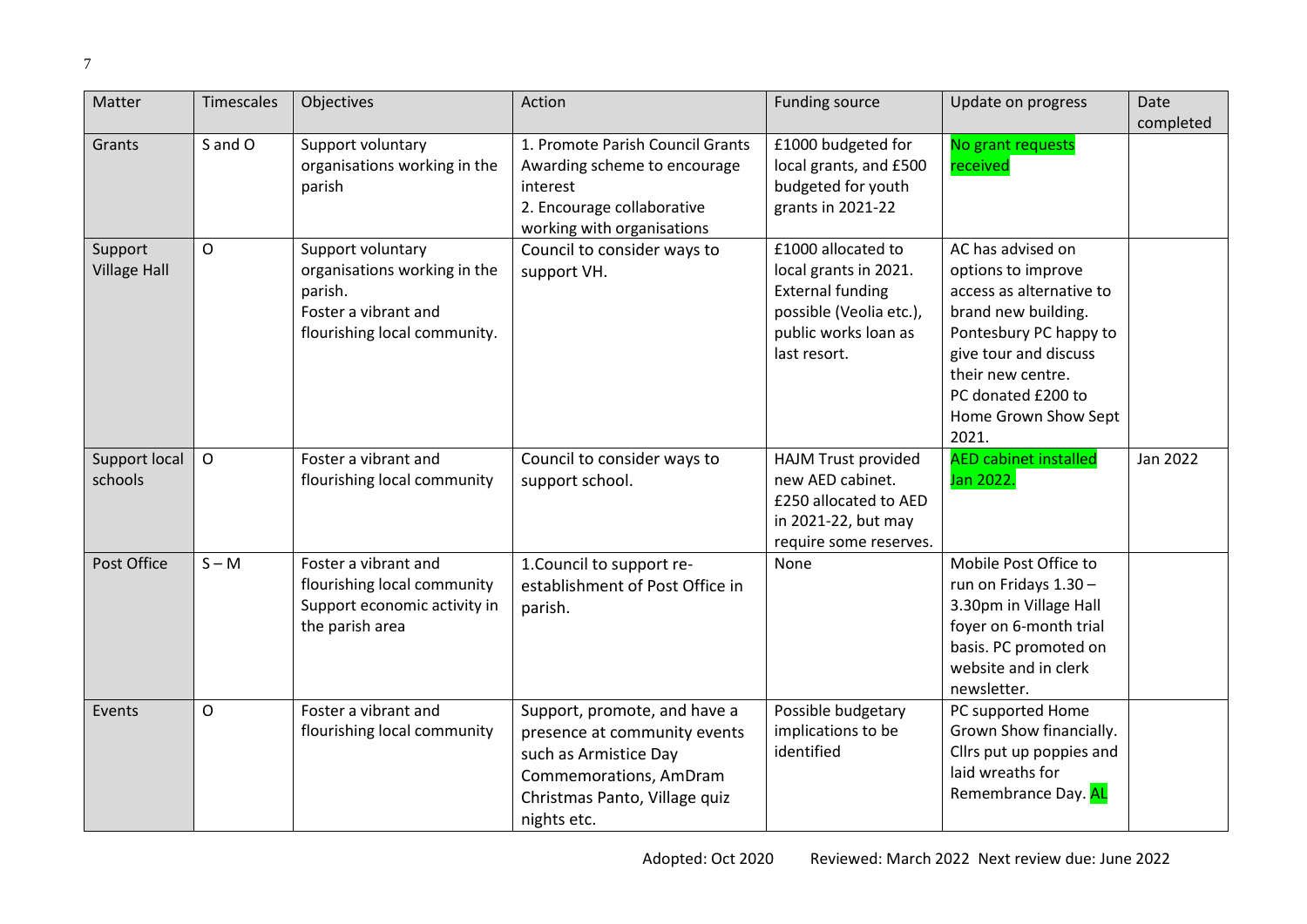| Matter        | <b>Timescales</b> | Objectives                                      | Action                                                                | Funding source                             | Update on progress                                 | Date      |
|---------------|-------------------|-------------------------------------------------|-----------------------------------------------------------------------|--------------------------------------------|----------------------------------------------------|-----------|
|               |                   |                                                 |                                                                       |                                            |                                                    | completed |
|               |                   |                                                 |                                                                       |                                            | working on plans for                               |           |
|               |                   |                                                 |                                                                       |                                            | Jubilee with MoP.                                  |           |
| Recreational  | S and O           | Provide safe, healthy, and                      | 1. Report H&S and other concerns                                      | Shropshire Council                         | Council agreed not to                              |           |
| areas         |                   | timely opportunities for                        | to SC who manage play areas.                                          | responsible for all play                   | take on lease for green                            |           |
|               |                   | leisure, recreation, and                        | 2. Make suggestions for                                               | area management in                         | spaces and recreational<br>areas from SC Dec 2020. |           |
|               |                   | sports                                          | improvements to play areas.                                           | parish. PC allocated<br>£5000 to Earmarked | <b>Working group survey</b>                        |           |
|               |                   |                                                 |                                                                       | Reserve for potential                      | on hold while waiting                              |           |
|               |                   |                                                 |                                                                       | <b>DM Field</b>                            | for confirmation that SC                           |           |
|               |                   |                                                 |                                                                       | Improvements.                              | can give permission for                            |           |
|               |                   |                                                 |                                                                       |                                            | changes. LP to ask                                 |           |
|               |                   |                                                 |                                                                       |                                            | Pentons for copy of                                |           |
|               |                   |                                                 |                                                                       |                                            | lease.                                             |           |
| Green spaces  | S to M            | Maintain clean, safe, and                       | 1. Liaise with SC and local                                           | Seeds donated FOC by                       | Cllrs and vols have                                |           |
|               |                   | attractive local environment                    | volunteers to arrange wildflower                                      | <b>Cllr Gittins, Possible</b>              | planted trees on QEII                              |           |
|               |                   |                                                 | seed sowing and tree planting                                         | financial support from                     | and Spinney early 2021.                            |           |
|               |                   |                                                 | across QEII Field site.                                               | SC. Grants from                            | Wildflower meadow                                  |           |
|               |                   |                                                 | 2. Tree planting project in QEII                                      | Woodland Trust.                            | planted on QEII field.                             |           |
|               |                   |                                                 | field and more trees in the                                           | <b>Ongoing maintenance</b>                 |                                                    |           |
|               |                   |                                                 | Spinney.                                                              | costs included in 2022-                    |                                                    |           |
| Defibrillator |                   |                                                 |                                                                       | 23 budget.<br>AED is owned and             |                                                    |           |
| (AED)         | S and O           | Support continued provision<br>of AED in parish | Raise awareness of AED in parish.<br>Organise CPRD training for local | managed by St John's                       | Agreed at March 2021<br>mtg to continue existing   |           |
|               |                   |                                                 | community.                                                            | school. Parish Council                     | arrangement with                                   |           |
|               |                   |                                                 |                                                                       | budgets £250 for                           | school. PC secured new                             |           |
|               |                   |                                                 |                                                                       | 2021-22 to support                         | AED cabinet FOC from                               |           |
|               |                   |                                                 |                                                                       | running costs etc. PC is                   | HAJMT <i>(installed Jan</i>                        |           |
|               |                   |                                                 |                                                                       | provisionally                              | 2022). PC agreed Nov                               |           |
|               |                   |                                                 |                                                                       | budgeting for 2 x                          | 2021 to cover cost of                              |           |
|               |                   |                                                 |                                                                       | community training                         | electrical installation.                           |           |
|               |                   |                                                 |                                                                       | sessions for 2022-23.                      |                                                    |           |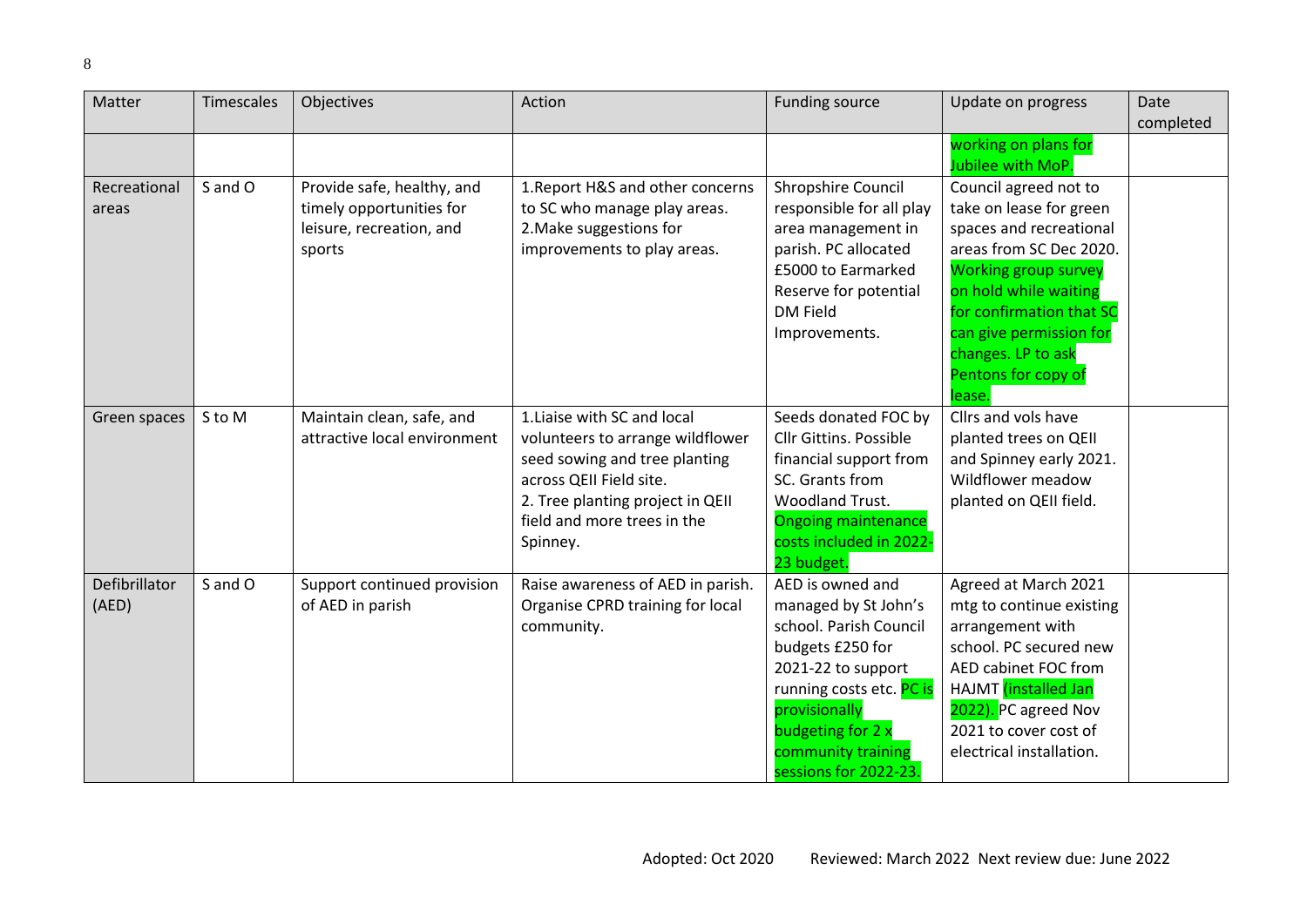| Matter     | Timescales | Objectives                                                                                    | Action                                                                                                                                                                                                         | Funding source                                                            | Update on progress                                                                                                                                                                                                                                                                                                                                                                                                                         | Date      |
|------------|------------|-----------------------------------------------------------------------------------------------|----------------------------------------------------------------------------------------------------------------------------------------------------------------------------------------------------------------|---------------------------------------------------------------------------|--------------------------------------------------------------------------------------------------------------------------------------------------------------------------------------------------------------------------------------------------------------------------------------------------------------------------------------------------------------------------------------------------------------------------------------------|-----------|
| The Cliffe | M and O    | Provide safe, healthy, and<br>timely opportunities for<br>leisure, recreation, and<br>sports  | 1. Work together with SC and user<br>groups to tackle safety concerns<br>and user group conflict.<br>2. Look into secure bike racks. PC<br>to revisit this once decision on<br>LNR made.                       | <b>Budgetary implications</b><br>to be identified.                        | 1.PC established it is in<br>its gift to grant access to<br>cyclists.<br>2.Some SC sites have<br>bike fixings (Oswestry<br>hill fort, The Mere), but<br>not used very much.<br>Bikes still left at owner's<br>risk.                                                                                                                                                                                                                        | completed |
| The Cliffe | $M - O$    | Provide safe, healthy, and<br>timely opportunities for<br>leisure, recreation, and<br>sports. | 1. Designate PC-owned portion of<br>Cliffe as Local Nature Reserve.<br>2. Improve signage on Cliffe, incl.<br>clearer signage around private<br>access.<br>3. Conduct wildlife/ecological<br>surveys on Cliffe | Earmarked reserves<br>for Cliffe (£3608),<br>possible support from<br>SC. | 1.LNR designation re-<br>visited Nov 2021 and<br>agreed to proceed. PC<br>endorsed SC<br>consultation so clerk<br>sent mins to Natural<br><b>England to proceed with</b><br>next steps of<br>declaration. Awaiting<br>response.<br>2. Estimates obtained to<br>update bridleway "no<br>access" signs.<br>Permission granted by<br>SC OPT. Letter to go to<br>residents for feedback.<br>PC liaising with SC re.<br>info boards for Cliffe. |           |

## 5. Crime and policing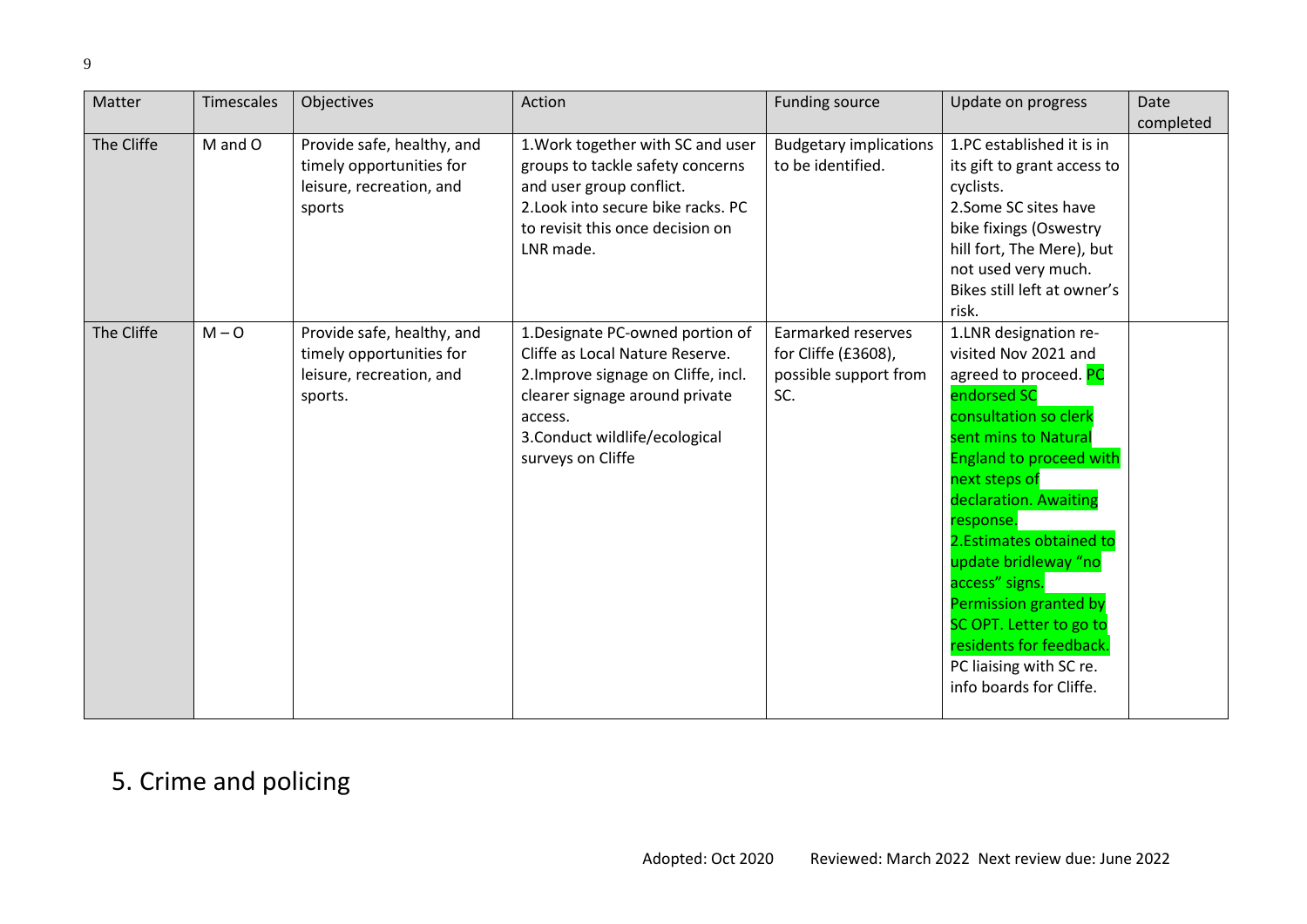<span id="page-9-0"></span>

| Matter         | <b>Timescales</b> | Objectives                  | Action                         | <b>Funding source</b>    | Update on progress        | Date      |
|----------------|-------------------|-----------------------------|--------------------------------|--------------------------|---------------------------|-----------|
|                |                   |                             |                                |                          |                           | completed |
| SmartWater     | S to M            | Work closely with West      | Liaise with WM Police (Estelle | Precept (part of clerk's | 486 kits posted out to    |           |
| (Rural         |                   | Mercia Police to reduce and | Stock and Graham Donaldson) to | duties). 308 kits paid   | residents. 26 kits        |           |
| business/farm  |                   | prevent crime in the parish | provide residential and        | out of 2019-20           | returned to PC.           |           |
| burglaries)    |                   |                             | farm/business SmartWater kits. | budget, additional kits  | Residents to inform       |           |
|                |                   |                             |                                | (104) paid with 2020-    | clerk if no kit received. |           |
|                |                   |                             |                                | 21 Contingency           | WDBC signage installed    |           |
|                |                   |                             |                                | budget. WM Police        | at Parish entry points    |           |
|                |                   |                             |                                | contributed 25% of       | March 2021 incl. A1       |           |
|                |                   |                             |                                | cost of all kits         | signs. Cllrs to take      |           |
|                |                   |                             |                                | ordered.                 | photos to share with      |           |
|                |                   |                             |                                |                          | <b>WM Police.</b>         |           |
| Police reports | 0                 | Work closely with West      | Receive monthly reports from   | Precept (part of clerk's | Reports still lacking in  |           |
|                |                   | Mercia Police to reduce and | Oswestry Safer Neighbourhood   | duties)                  | detail but                |           |
|                |                   | prevent crime in the parish | Team and discuss policing      |                          | communication has         |           |
|                |                   |                             | matters at each Parish Council |                          | improved since return     |           |
|                |                   |                             | meetings.                      |                          | of face-to-face           |           |
|                |                   |                             |                                |                          | meetings.                 |           |

## 6. Village maintenance

<span id="page-9-1"></span>

| Matter       | Timescales | Objectives              | Action                          | Funding source      | Update on progress      | Date      |
|--------------|------------|-------------------------|---------------------------------|---------------------|-------------------------|-----------|
|              |            |                         |                                 |                     |                         | completed |
| Streetlights | S          | Maintain clean and safe | 1. Report streetlight issues as | £2000 budgeted for  | Highline have confirmed |           |
|              |            | local environment       | needed to contractor or SC.     | streetlight         | electrical testing not  |           |
|              |            |                         | 2. Arrange electrical testing.  | maintenance and     | legally required until  |           |
|              |            |                         |                                 | energy in 2021-22,  | 2025. Annual            |           |
|              |            |                         |                                 | with a separate EMR | inspections to take     |           |
|              |            |                         |                                 | of £300 to build up | place w/c 21/02/2022.   |           |
|              |            |                         |                                 | reserves for        |                         |           |
|              |            |                         |                                 | larger/unexpected   |                         |           |
|              |            |                         |                                 | repairs.            |                         |           |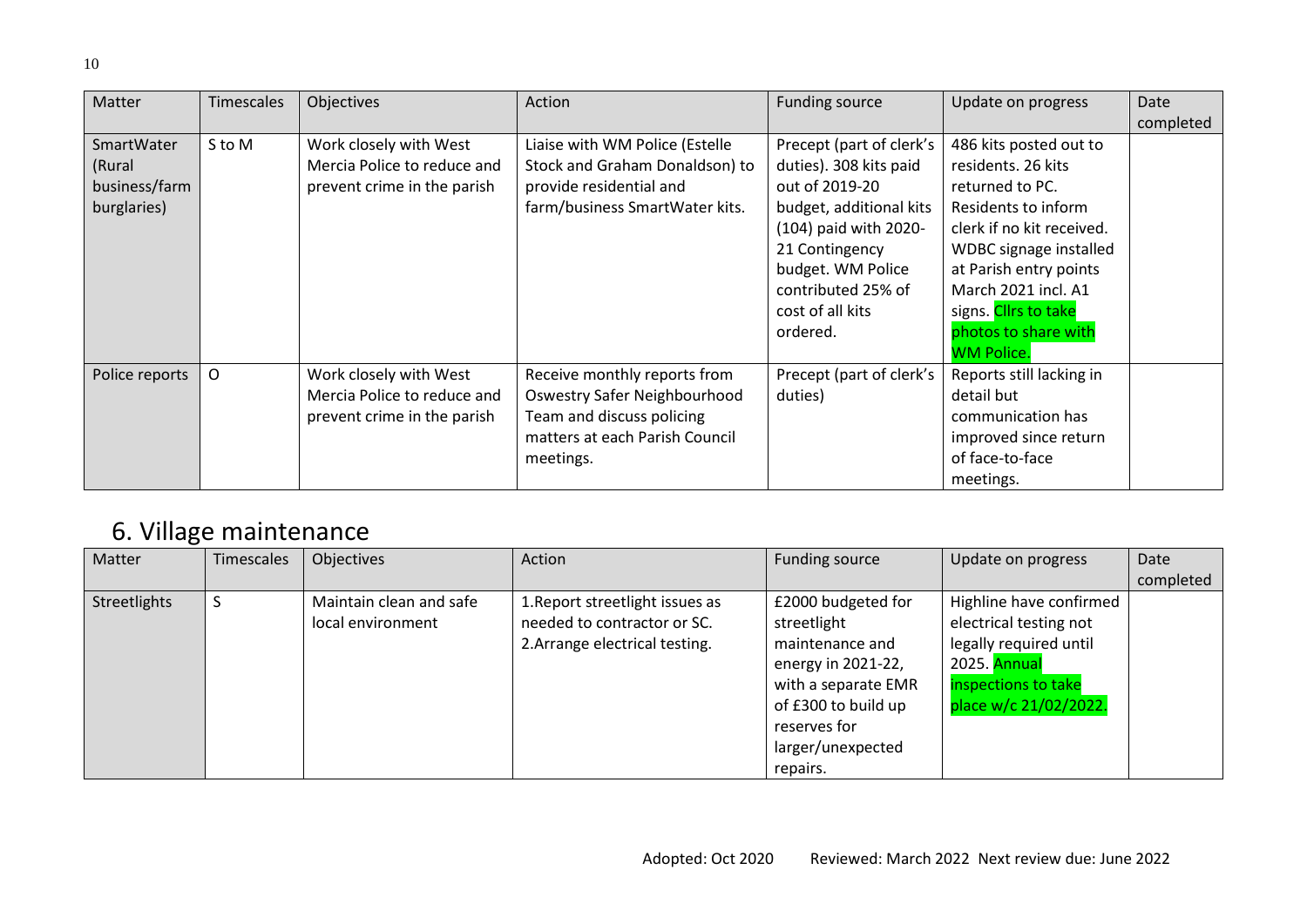| Matter                                                                     | <b>Timescales</b> | Objectives                                                               | Action                                                                                                                                                                                                                                                                   | <b>Funding source</b>                                                                                         | Update on progress                                                                                                                                                                                                                                                                              | Date      |
|----------------------------------------------------------------------------|-------------------|--------------------------------------------------------------------------|--------------------------------------------------------------------------------------------------------------------------------------------------------------------------------------------------------------------------------------------------------------------------|---------------------------------------------------------------------------------------------------------------|-------------------------------------------------------------------------------------------------------------------------------------------------------------------------------------------------------------------------------------------------------------------------------------------------|-----------|
|                                                                            |                   |                                                                          |                                                                                                                                                                                                                                                                          |                                                                                                               |                                                                                                                                                                                                                                                                                                 | completed |
| Council-<br>owned assets<br>(street<br>furniture,<br>memorials<br>$etc.$ ) | $\overline{O}$    | Maintain clean, safe, and<br>attractive local<br>environment             | 1. Conduct annual safety<br>inspections of street furniture<br>and undertake maintenance as<br>required.<br>2. Arrange for cleaning of village<br>welcome gates.<br>3. Look into whether<br>maintenance is needed for War<br>memorials and what is suitable<br>method.   | £3000 budgeted in<br>2021-22 for<br>contingencies<br>(includes repairs and<br>renewals).                      | VAS signs checked<br>regularly by SRG<br>volunteers. Clirs to<br>complete asset checks<br>before $y/e$ 2022.<br>3. Cleaning report sent<br>to SC Conservation Feb<br>2022. Awaiting<br>response from SC<br>before proceeding.<br><b>Chair investigating</b>                                     |           |
| Environmental<br>maintenance                                               | $\mathsf{O}$      | Maintain clean, safe,<br>accessible, and attractive<br>local environment | 1. Continue to arrange regular<br>environmental maintenance, e.g.<br>grass strimming around paths,<br>trimming back foliage around<br>road signs, litter picking, etc.<br>2. Promote use of litter picking<br>kits.<br>3. Look into/ask SC about cleaning<br>road signs. | £2170 budgeted for<br>village maintenance in<br>2021-22 (includes<br>agreed work to<br>QEII/Bridge Inn Field) | ownership of memorial.<br>Maintenance work<br>undertaken regularly by<br>local contractor.<br>Litter picking kits<br>purchased and held at<br>Café XI.<br>Handrails (not PC-<br>owned): Royal Mail will<br>pay to reinstate. Clerk<br>asked contractor to<br>start work as soon as<br>they can. |           |
| The Cliffe                                                                 | M and O           | Maintain clean, safe,<br>accessible, and attractive<br>local environment | 1. Continue to work with Cliffe<br>Crew volunteers and SC Outdoor<br>Partnership team to maintain<br>site, report and address H&S and<br>accessibility concerns, as well as<br>work to protect ecology of the<br>site.                                                   | £3000 budgeted in<br>2021-22 for Cliffe<br>maintenance (3-yr<br>contract with SC until<br>March 2022).        | 1.PC agreed to continue<br>Cliffe maintenance<br>contract with SC until<br>March 2022. Clerk to<br>check with SC if any<br>changes to costings.<br>2. New risk assessment<br>for covid-19 measures<br>drafted.                                                                                  |           |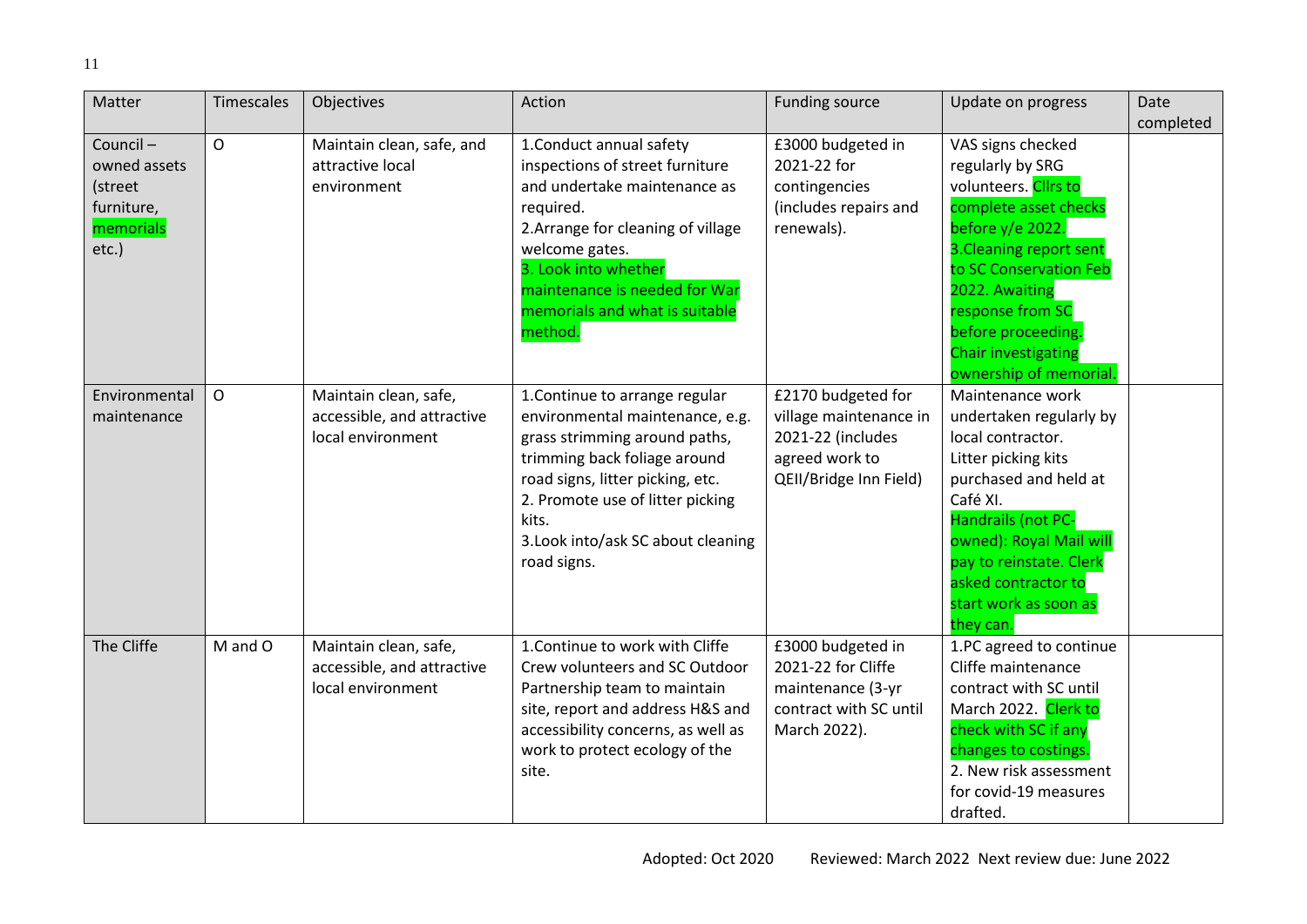| Matter               | <b>Timescales</b> | Objectives                                                                                                                                                    | Action                                                                                                                                                                                                                               | <b>Funding source</b>                                                                                                                                    | Update on progress                                                           | Date      |
|----------------------|-------------------|---------------------------------------------------------------------------------------------------------------------------------------------------------------|--------------------------------------------------------------------------------------------------------------------------------------------------------------------------------------------------------------------------------------|----------------------------------------------------------------------------------------------------------------------------------------------------------|------------------------------------------------------------------------------|-----------|
|                      |                   |                                                                                                                                                               |                                                                                                                                                                                                                                      |                                                                                                                                                          |                                                                              | completed |
| <b>Rights of Way</b> | $\circ$           | Maintain clean, safe,<br>accessible, and attractive<br>local environment.<br>Provide safe, healthy, and<br>timely opportunities for<br>leisure and recreation | 1. Discuss with landowners the<br>possibility of a) replacing stiles<br>with pedestrian gates and b)<br>restoration of surface of cross-<br>field footpaths<br>2. Encourage regular local walkers<br>to do minor maintenance work as | £544 set aside in<br>Earmarked reserves<br>for P3. For official P3<br>groups SC provides<br>equipment, training,<br>and insurance.<br>Possible landowner | Overgrown/inaccessible<br>paths reported Sept to<br>SC 2021.                 |           |
|                      |                   |                                                                                                                                                               | they walk.                                                                                                                                                                                                                           | spend. May not need<br>PC expenditure.                                                                                                                   |                                                                              |           |
| Dog fouling          | O                 | Maintain clean, safe, and<br>attractive local<br>environment                                                                                                  | Monitor reports of dog fouling in<br>parish and liaise with SC about<br>actions if relates to Cliffe and/or<br>play areas.                                                                                                           | Shropshire Council. No<br>budgetary implications<br>at present.                                                                                          | No incidents reported<br>recently. Council to<br>monitor.                    | Ongoing   |
| Floral displays      | O                 | Maintain clean, safe, and<br>attractive local<br>environment                                                                                                  | Provision of floral displays over<br>spring and summer months.                                                                                                                                                                       | £1250 budgeted for<br>floral displays in 2021-<br>22                                                                                                     | <b>Quotes received for</b><br>baskets for 2022. To<br>consider at March mtg. | Ongoing.  |

### 7. Council governance

<span id="page-11-0"></span>

| Matter                           | <b>Timescales</b> | Objectives                                                                                                      | Action                                                                                                                                                                                                                                                                                                                                                       | Funding source                                               | Update on progress                                                                                                                                                                                                                                                                 | Date<br>completed |
|----------------------------------|-------------------|-----------------------------------------------------------------------------------------------------------------|--------------------------------------------------------------------------------------------------------------------------------------------------------------------------------------------------------------------------------------------------------------------------------------------------------------------------------------------------------------|--------------------------------------------------------------|------------------------------------------------------------------------------------------------------------------------------------------------------------------------------------------------------------------------------------------------------------------------------------|-------------------|
| Training of staff<br>and members | O                 | <b>Ensure Council complies</b><br>with legislation and best<br>practice to deliver best<br>service to community | 1. Provide training opportunities in<br>line with Training Policy and<br>support staff and member<br>development needs.<br>2. Keep training record and publish<br>on PC website.<br>3. Subscribe to Shropshire<br><b>Association of Local Councils</b><br>(SALC) and Society of Local Council<br>Clerks (SLCC) to ensure Council<br>receives most up to date | £500 budgeted for<br>staff and member<br>training in 2021-22 | 1.Clerk is CiLCA<br>qualified and staff<br>training is split with<br>Clive Parish Council.<br>Cllrs attended Code of<br>Conduct training,<br>Planning training, and<br>Fundamentals (new<br>cllrs) in Autumn 2021.<br>2. Clerk to set up<br>training record for last<br>12 months. | Ongoing           |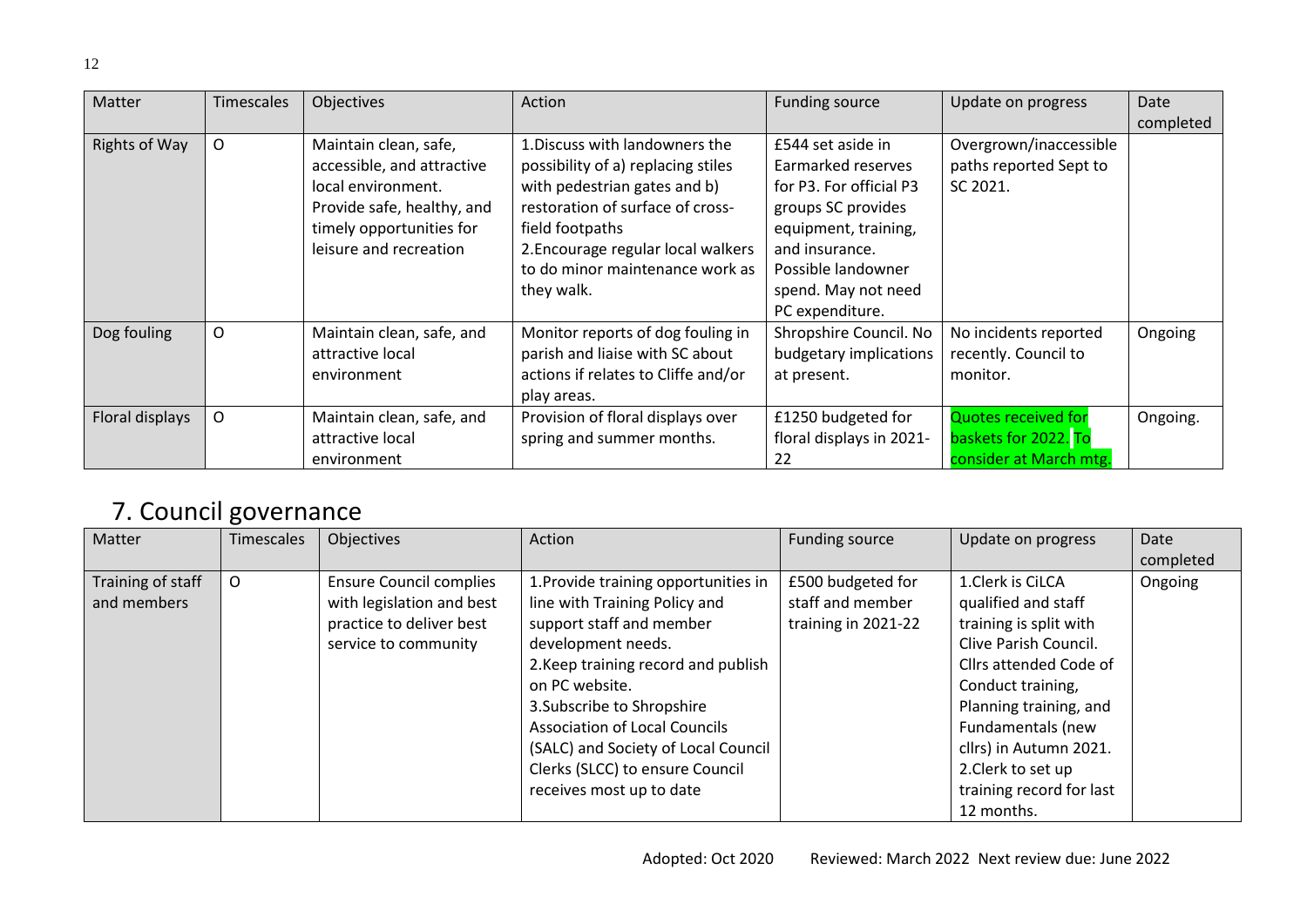| Matter                                        | Timescales   | Objectives                                                                                                                                                          | Action                                                                                                                                                               | <b>Funding source</b>                                                               | Update on progress                                                                                                                                       | Date<br>completed |
|-----------------------------------------------|--------------|---------------------------------------------------------------------------------------------------------------------------------------------------------------------|----------------------------------------------------------------------------------------------------------------------------------------------------------------------|-------------------------------------------------------------------------------------|----------------------------------------------------------------------------------------------------------------------------------------------------------|-------------------|
|                                               |              |                                                                                                                                                                     | information affecting the sector<br>and support.                                                                                                                     |                                                                                     | 3. Annual membership<br>SALC paid July 2021,<br>SLCC membership paid<br>Sept 2021 (split with<br>Clive PC).                                              |                   |
| <b>Finances</b>                               | $\circ$      | Ensure compliance with<br>legislation and proper<br>practice and deliver best<br>value for taxpayers.                                                               | Follow proper practices, monitor<br>budgets quarterly to ensure<br>finances are well-managed and<br>align with action plan, and that<br>best value is always sought. | Precept (part of<br>clerk's duties)                                                 | <b>Clerk follows Financial</b><br>Regulations and<br>Practitioner's Guide for<br>managing council<br>finances. Precept<br>request submitted Jan<br>2022. | Ongoing           |
| Audit                                         | S            | Ensure compliance with<br>legislation and proper<br>practice.<br><b>Ensuring Parish Council</b><br>and its activities are open,<br>transparent, and<br>accountable. | 1. Complete Internal audit for<br>2020-21<br>2. Complete External audit for<br>2020-21                                                                               | Precept (part of<br>clerk's duties). £500<br>budgeted for audit<br>fees in 2021-22. | 1. Internal audit<br>questionnaire<br>submitted Dec 2021.<br><b>Clerk to send</b><br>requested info to IA.                                               |                   |
| Elections/Council<br>vacancies                | <sub>S</sub> | Increase public<br>involvement in the local<br>community.<br>Ensure compliance with<br>legislation                                                                  | After May election 9 cllrs re-<br>elected unopposed and 2 seats<br>unfilled. Council to co-opt within<br>35 working days after 6 <sup>th</sup> May<br>2021.          | Precept (part of<br>clerk's duties).                                                | New cllrs co-opted<br>Sept, Oct 2021 and Feb<br>2022. All DPI<br>paperwork submitted.                                                                    |                   |
| <b>Local Council</b><br>Award<br>(Foundation) | M            | <b>Ensure Council meets</b><br>recommended standards<br>to deliver best service                                                                                     | Council currently holds<br><b>Foundation Local Council Award</b><br>(expires Feb 2022).                                                                              | $£50 + VAT$<br>registration fee, plus<br>accreditation fee<br>(£80, no VAT).        | Council decided not to<br>renew Foundation<br>Award Jan 2022.                                                                                            |                   |

### <span id="page-12-0"></span>8. Climate emergency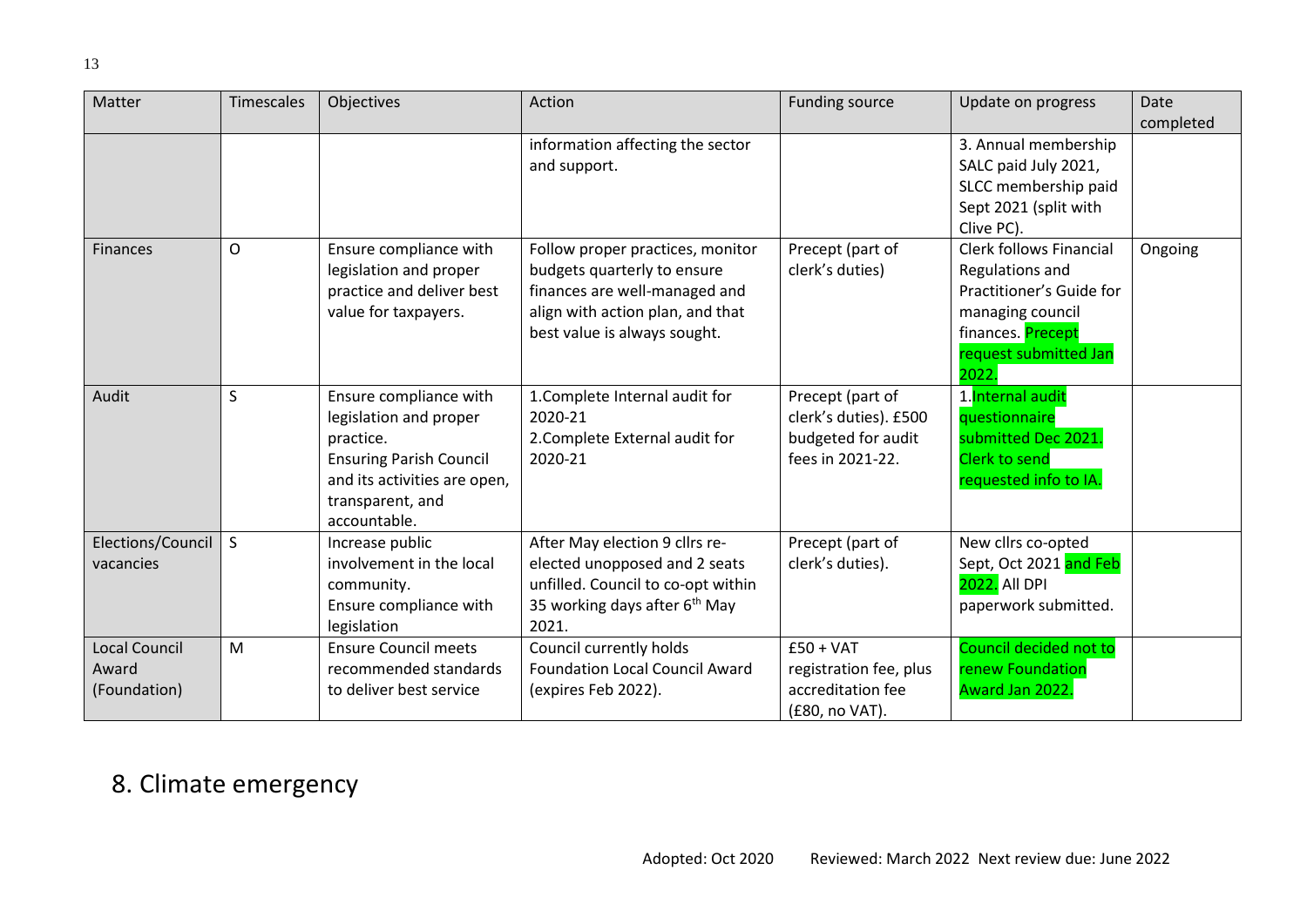| Matter                                       | Timescales | Objectives                                                                                                                                           | Action                                                                                                                    | <b>Funding source</b>                                                                                                                          | Update on progress                                                                                                                                                                                                                                                                   | Date      |
|----------------------------------------------|------------|------------------------------------------------------------------------------------------------------------------------------------------------------|---------------------------------------------------------------------------------------------------------------------------|------------------------------------------------------------------------------------------------------------------------------------------------|--------------------------------------------------------------------------------------------------------------------------------------------------------------------------------------------------------------------------------------------------------------------------------------|-----------|
|                                              |            |                                                                                                                                                      |                                                                                                                           |                                                                                                                                                |                                                                                                                                                                                                                                                                                      | completed |
| Climate<br>Emergency<br><b>Working Group</b> | S and O    | Address the climate<br>emergency                                                                                                                     | Set up advisory Climate<br>Emergency Working Group,<br>Terms of ref, and gain community<br>support and involvement        | No funding<br>implications as yet. All<br>working group<br>spending decisions<br>must be agreed by full<br>council.                            | No recent meetings.<br>Some research done<br>on sewage<br>discharge into<br>rivers.                                                                                                                                                                                                  | Ongoing   |
| Recycling                                    | S and O    | work with voluntary<br>groups to maintain a<br>clean, safe, accessible,<br>and attractive local<br>environment and address<br>the climate emergency  | Work with local school and<br>volunteers to set up community<br>drop-off recycling point (possibly<br>through Terracycle) | <b>Budget implications to</b><br>be identified<br>(hopefully low cost)                                                                         | School was<br>interested in being a<br>possible drop-off<br>location. Some<br>Terracycle recycling<br>programmes are<br>unavailable<br>(oversubscribed),<br>CEWG will establish<br>if any other private<br>collections already<br>exist in the<br>community. No<br>recent updates.   |           |
| Renewable<br>energy                          | $S - M$    | Address the climate<br>emergency through<br>encouraging sustainable<br>development and<br>provision of sustainable<br>energy options in<br>community | 1. Investigate feasibility of<br>community ground source heat<br>network                                                  | Feasibility study<br>(exp'd. £2000-£3000),<br><b>Parish Council</b><br>earmarked reserves,<br>grant funding, CIL<br>funds, s.106<br>agreements | 1. Initial discussions<br>with agent for<br>Pentons dairy site<br>positive. CEWG in<br>process of obtaining<br>quotes for feasibility<br>study for ground<br>source heat network<br>on land adjacent to<br>Pentons dairy site.<br>Clerk has<br>established legal<br>limitations with |           |